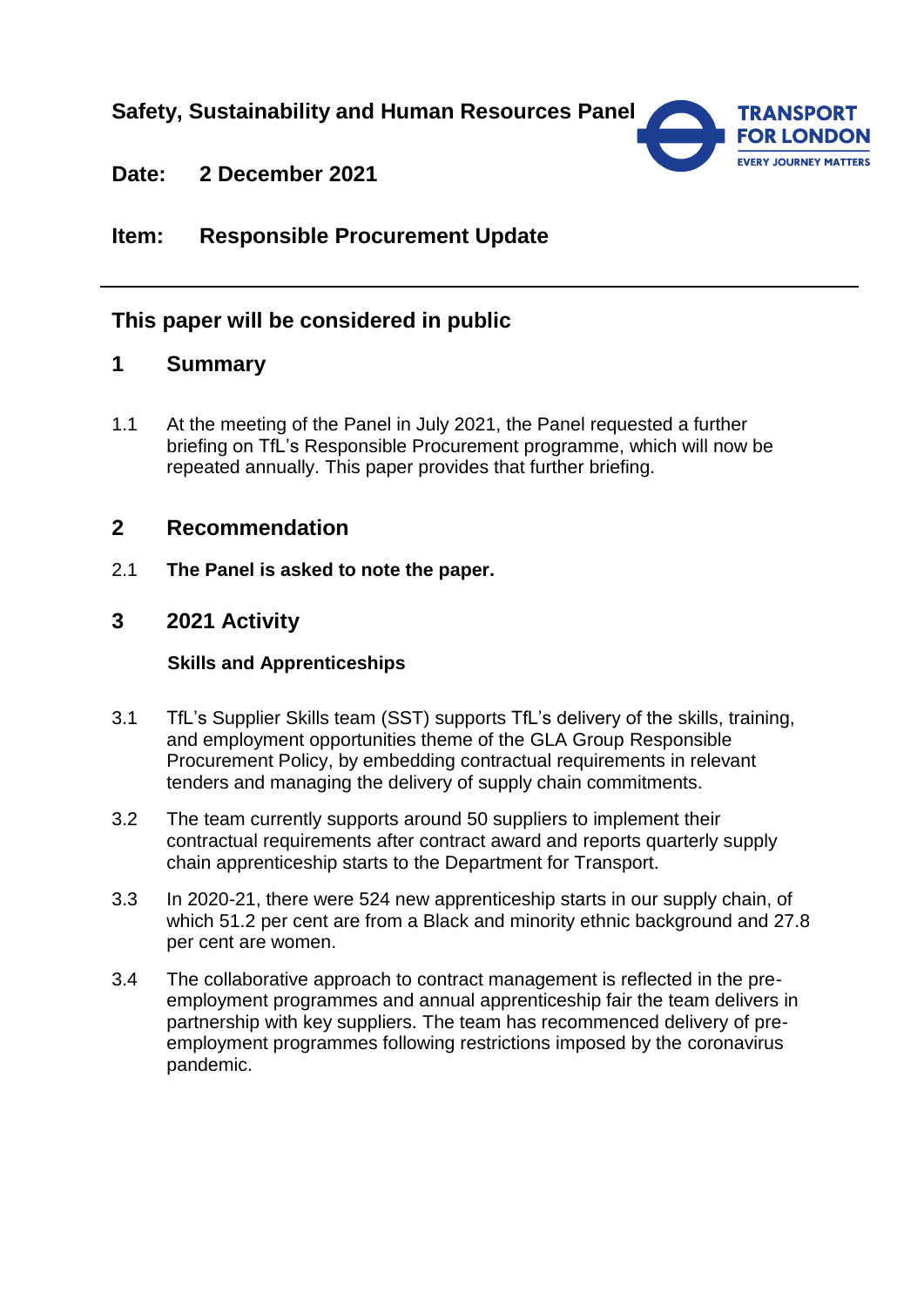- 3.5 In October 2021, the third Women into Transport and Engineering preemployment programme commenced with Cleshar Contract Services, who provide track and facilities maintenance services, Siemens, who are upgrading London's road network management system, manufacturing rolling stock and provide technology, goods and services across TfL, Riverlinx CJV, who are building the Silvertown Tunnel, and Glenman Corporation, a supplier to the wider GLA Group. The programme is running in partnership with Women into Construction and gives 17 candidates two weeks of preemployment training at CONEL college to get them work ready, in preparation for two weeks of work experience with one of the four suppliers. Sixty-four candidates attended the information sessions, looking to gain a place on the programme which guarantees an assessment or interview with any of the suppliers. There are various job opportunities and apprenticeships on offer at the end of the programme. Candidates who successfully complete the programme are guaranteed an interview or face-to-face assessment with one of the employers.
- 3.6 Historically, the programmes have put around 33 per cent of candidates into employment, and further benefits such as increased confidence and workreadiness are evident in those who do not immediately find work.
- 3.7 A series of Mentoring Circles sessions is ongoing with Morson Group, a supplier of track maintenance labour. Run in partnership with the Department for Work and Pensions, the online sessions have given over 100 individuals an insight into working on the London Underground network - with two cohorts totalling 17 individuals having completed their training so far. This work has helped support current resourcing issues in the industry resulting from people leaving the industry during the coronavirus pandemic, as well as supporting workless individuals back into work.
- 3.8 The SST has begun planning activity for National Apprenticeship Week 2022. Following the success of the virtual event in February 2021, which featured 12 supplier sessions and 290 people interested in working for TfL and its supply chain, the event will remain online and allow candidates to understand the breadth of apprenticeships on offer in TfL's supply chain.

#### **Ethical Sourcing and Modern Slavery**

- 3.9 As referenced at the meeting of the Panel in July, TfL's Modern Slavery Statement 2020/21 is now published on the TfL website.
- 3.10 TfL undertakes internal and external capacity building to raise awareness of the risk of Modern Slavery in our supply chains. Below is a summary of this activity in the first half of 2021/22:
	- a) GLA Central Responsible Procurement Team (CRPT) presentation at the Asset Performance and Capital Delivery Supplier Engagement Forum on 14 October;
	- b) Modern Slavery Training: 35 staff from TfL's Property Management department attended a one hour session led by the Supply Chain Sustainability School on 23 September; and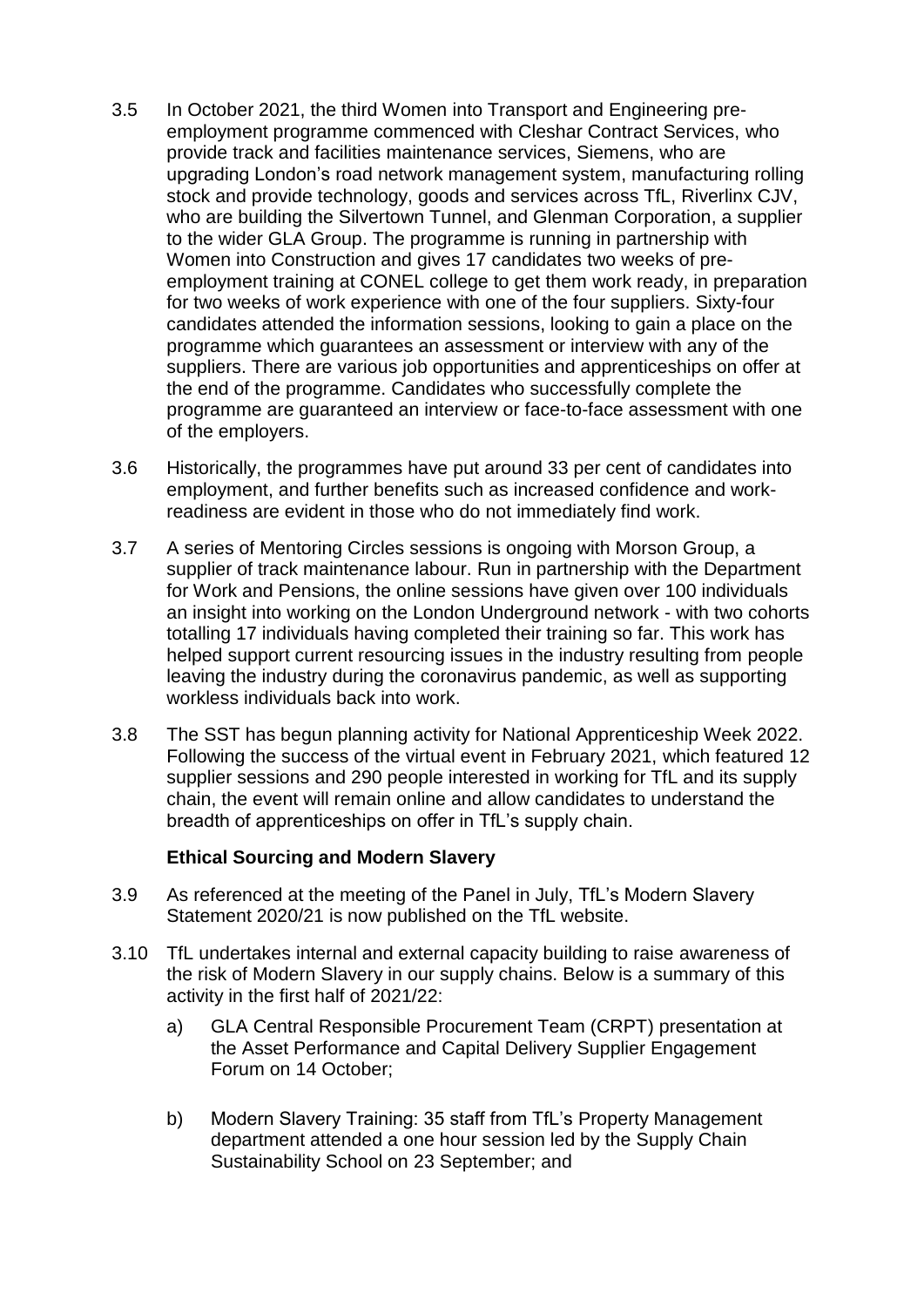c) The CRPT published a blog on Modern Slavery on TfL's intranet Platform to mark Anti-Slavery Day on 18 October 2021, to raise awareness to TfL staff of the risk in our supply chains and our current activity.

### **Environmental Sustainability**

- 3.11 CRPT liaised with Safety, Health and Environment (SHE) colleagues to ensure the environmental commitments within the forthcoming Responsible Procurement Implementation Plan (RPIP) 2021-24 closely align with TfL's Corporate Environment Plan. Key environmental commitments within the RPIP are set out in paragraph 4.2 below.
- 3.12 CRPT ensured relevant Responsible Procurement references were included in TfL's inaugural Sustainability Report, published early October 2021.
- 3.13 CRPT, alongside SHE Corporate Environment Team are working closely with Network Rail and the other transport infrastructure bodies to identify opportunities to align carbon reporting and carbon reduction requirements to our supply chains.
- 3.14 Thirty staff from engineering, project management and purchasing and supply chain disciplines attended An Introduction to Climate Change and Carbon half day workshop on 1 July led by the Supply Chain Sustainability School.

#### **Fair and inclusive employment practices**

- 3.15 Fifty-two per cent of TfL key suppliers disclosed their workforce diversity data through the Diversity Data Benchmarking Initiative, in which National Highways, Network Rail and HS2 are also participating.
- 3.16 Following supplier engagement activity led by the CRPT, Siemens, one of TfL's strategic suppliers became accredited to the Mayor's Good Work Standard (this includes accreditation to the Living Wage Foundation).
- 3.17 During Living Wage Week, 15-21 November 2021, the CRPT hosted a Fair and Inclusive Employment Practices Supplier Briefing on 18 November. Approximately 35 GLA Group key suppliers attended to hear how accreditation to the Living Wage Foundation and the Mayor's Good Work Standard can benefit their businesses.

### **Supplier Diversity**

- 3.18 TfL has been progressing priority actions within the GLA Group Small and Diverse Business Action Plan, which is aligned with the commitment of London Recovery Board's Anchor Institution Charter to provide greater access to opportunities to small and diverse businesses affected by the pandemic.
- 3.19 TfL is participating in a GLA Group pilot to use a regulatory mechanism to reserve appropriate contracts for Small and Medium-Sized Enterprises (SMEs), identify pipeline procurements suitable for small and diverse businesses, provide access to tender readiness support, and explore scale-based insurance indemnity approaches.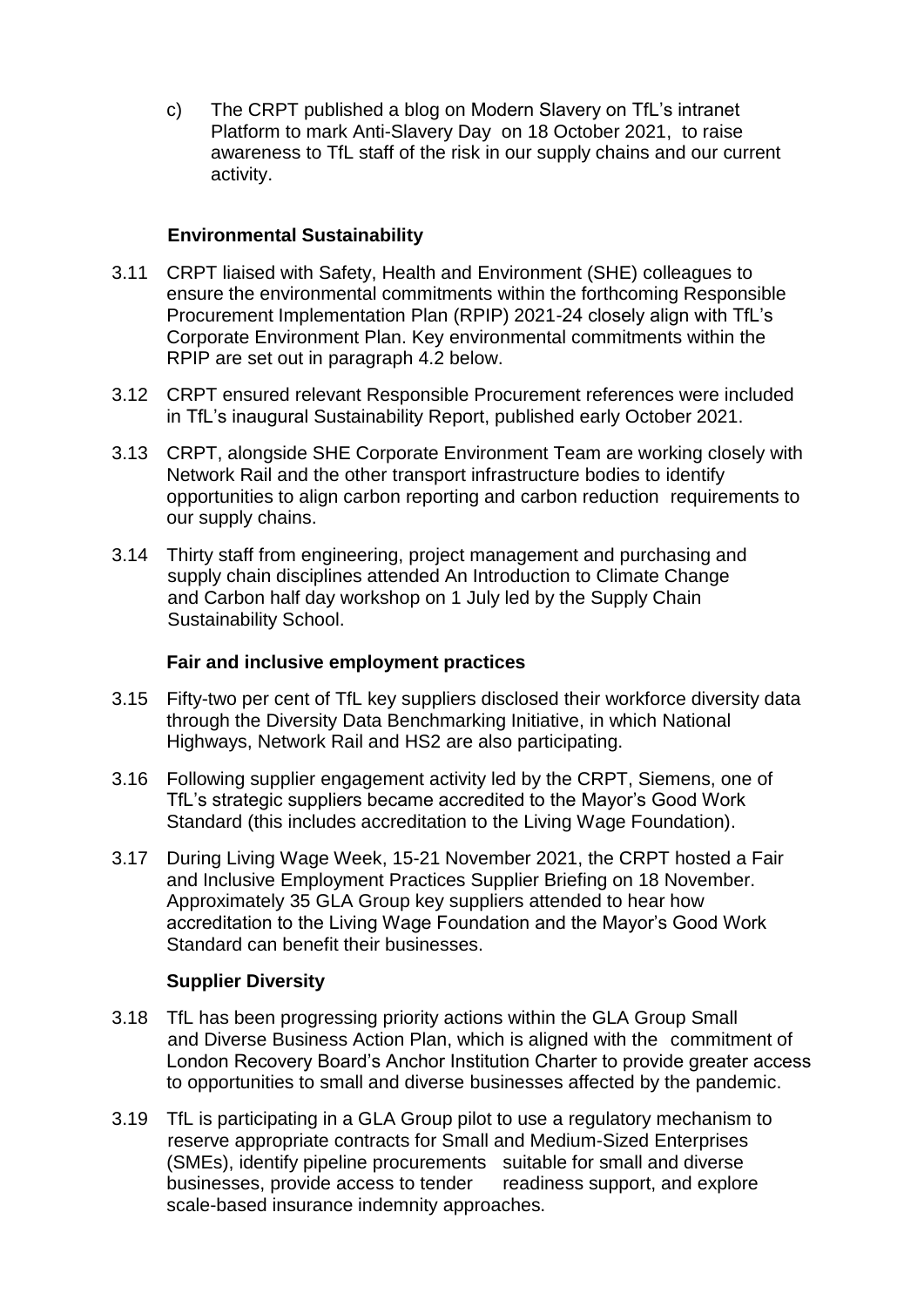3.20 TfL is implementing an approach to capture indirect spend with SMEs, initially engaging with 20 key suppliers, and are also engaging with tier 1 suppliers around subcontracting behaviours and prompt payment.

### **Contracts and Tenders**

3.21 The CRPT supports TfL's Purchasing and Supply Chain function on implementing Responsible Procurement requirements from early market engagement through tender evaluation to contract management. The key contracts receiving support in the first half of 2021/22 are : Surface Technology Contracts Retender, High Voltage Power and TfL Revenue Collection Contract.

# **4 GLA Group Responsible Procurement Implementation Plan**

- 4.1 The Central Responsible Procurement Team is going through the final stages of approval of the revised Responsible Procurement Implementation Plan, which sets out how TfL and the GLA Group functional bodies will deliver the Responsible Procurement Policy, revised in March 2021, over the Mayoral term 2021-24.
- 4.2 Relevant TfL highlights from the plan:
	- (a) all GLA Group functional bodies will apply a minimum weighting of 10 per cent of the total evaluation score to relevant responsible procurement and social value matters, for abovethreshold contracts. Through this approach, the GLA Group, although not directly in scope, is electing to align to Public Procurement Policy Note 06/20;
	- (b) TfL key suppliers are to be assessed for their risk of modern slavery using the Cabinet Office tool. Medium to high risk suppliers will be invited to complete the Modern Slavery Assessment Tool, also hosted by the Cabinet Office, by 31<sup>st</sup> March 2022 and then implement continuous improvement activities to improve their MSAT score and mitigate the risk of modern slavery in their supply chains;
	- (c) the GLA Group is electing to align with Public Procurement Policy Note 06/21, so that bidders for new contracts over £5m in value will be required to produce an organisational Carbon Reduction Plan at Supplier Questionnaire stage. We will also include evaluation criteria in these tenders to encourage bidders to demonstrate their contribution towards London's ambition of being net-zero carbon by 2030;
	- (d) from 2025, all new contracts will require freight and servicing vehicles under 3.5 tonnes to GLA Group buildings to be zero-emission;
	- (e) work across the GLA Group supply chain to support the delivery of the interim target for Non-Road Mobile Machinery (NRMM) to meet stage IV requirements by 1 January 2025; and